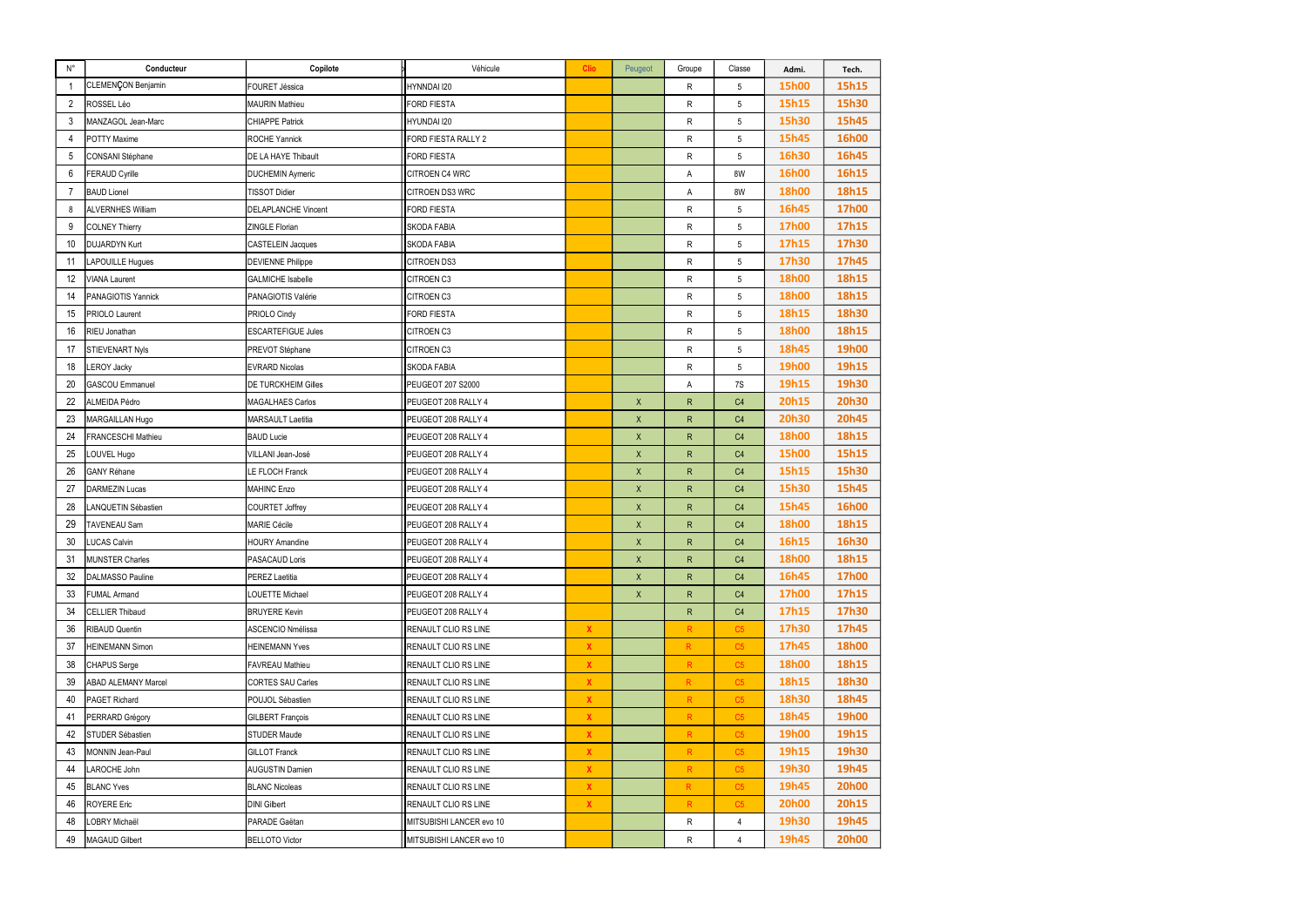| 50  | MOURET Michel                  | <b>FABREGUE Régis</b>         | MITSUBISHI LANCER evo 10  |  | R         | $\overline{4}$  | <b>20h00</b> | 20h15        |
|-----|--------------------------------|-------------------------------|---------------------------|--|-----------|-----------------|--------------|--------------|
| 51  | LAMOURET Paul                  | <b>DELPECH Florent</b>        | MITSUBISHI LANCER evo 9   |  | Α         | 8               | <b>15h00</b> | 15h15        |
| 52  | <b>LEDUC Anthony</b>           | LECLERCQ Guillaume            | MITSUBISHI LANCER evo 10  |  | FA        | 8               | <b>20h30</b> | <b>20h45</b> |
| 53  | <b>MAUFFREY Eric</b>           | <b>BRONNER Kevin</b>          | MITSUBISHI LANCER evo 6   |  | A         | 8               | <b>20h45</b> | <b>21h00</b> |
| 54  | CHASSANIOL Jacky               | <b>TROMEL Franck</b>          | MITSUBISHI LANCER evo 9   |  | FA        | 8               | 20h15        | <b>20h30</b> |
| 55  | <b>BEKAERT Guy</b>             | <b>BEKAERT Hugo</b>           | SUBARU WRX STI            |  | FN        | $\overline{4}$  | 16h30        | 16h45        |
| 56  | MARCOBAL Thierry               | en attente                    | <b>SUBARU IMPREZA STI</b> |  | N         | $\overline{4}$  | 16h45        | <b>17h00</b> |
| 57  | MOREL Jean-Luc                 | <b>GIDEL Philippe</b>         | SUBARU WRX                |  | <b>FN</b> | $\overline{4}$  | <b>17h00</b> | 17h15        |
| 58  | CACHOD Sylvain                 | POURCELOT Aurélien            | CITROEN DS3               |  | R         | 3T              | 15h15        | 15h30        |
| 59  | <b>MOULIN François</b>         | <b>TURIERE Frédéric</b>       | <b>CITROEN DS3</b>        |  | R         | 3T              | 15h30        | 15h45        |
| 60  | DOMENE GUERIN Nicolas          | <b>BILLARD Emmanuelle</b>     | CITROEN DS3               |  | R         | 3T              | 15h45        | <b>16h00</b> |
| 61  | <b>FRANCE Julien</b>           | HADDAD Marc                   | CITROEN DS3               |  | R         | 3T              | <b>16h00</b> | 16h15        |
| 62  | <b>MOUREY Ludovic</b>          | <b>BILQUEZ Eric</b>           | CITROEN DS3               |  | R         | 3T              | 16h15        | 16h30        |
| 63  | DAZY Jean-Pierre               | LOIZEAUX Didier               | RENAULT CLIO RS           |  | F2000     | 14              | 17h15        | 17h30        |
| 64  | <b>DE ROCCK Jean</b>           | DESCAMPS Yoann                | OPEL MANTA 200            |  | F2000     | 14              | 17h30        | 17h45        |
| 65  | <b>DELIOT Ludovic</b>          | <b>DELIOT Manon</b>           | PEUGEOT 206               |  | F2000     | 14              | 17h45        | <b>18h00</b> |
| 66  | <b>ROCHER Amaud</b>            | PAULHAN Sabine                | RENAULT CLIO              |  | F2000     | 14              | <b>18h00</b> | 18h15        |
| 67  | <b>SALIN Maxim</b>             | <b>CATOIRE Sandrine</b>       | PEUGEOT 206 S16           |  | F2000     | 14              | 18h15        | 18h30        |
| 68  | <b>SPART Patrick</b>           | <b>BEURET Marc</b>            | PEUGEOT 206 S16           |  | F2000     | 14              | 18h30        | 18h45        |
| 69  | <b>TOUSSAINT Bruno</b>         | <b>LAURE Olivier</b>          | PEUGEOT 206 S16           |  | F2000     | 14              | 18h45        | 19h00        |
| 70  | <b>WAELTI Stéphanie</b>        | DERIEZ Jean                   | PEUGEOT 206 S16           |  | F2000     | 14              | 19h00        | 19h15        |
| -71 | <b>BRENIAUX Sébastien</b>      | <b>AUGIER Pascaline</b>       | PEUGEOT 206 XS            |  | FA        | 6K              | 19h15        | 19h30        |
| 72  | CHASSANIOL Adrien              | <b>MATHIEU Kevin</b>          | CITROEN SAXO T4           |  | FA        | 6K              | 19h30        | 19h45        |
| 73  | <b>GRIMAUD Roger</b>           | <b>GRIMAUD Julien</b>         | CITROEN SAXO T4           |  | FA        | 6K              | 19h45        | <b>20h00</b> |
| 74  | MARCHAL Eddy                   | <b>JOLE Damien</b>            | CITROEN SAXO T4           |  | FA        | 6K              | <b>20h00</b> | 20h15        |
| 75  | QUARROZ Damien                 | DELFOLIE Solène               | CITROEN SAXO T4           |  | FA        | 6K              | 20h15        | <b>20h30</b> |
| 76  | <b>TARDY Guillaume</b>         | <b>TARDY Vincent</b>          | PEUGEOT 208 VTI           |  | R         | $2^{\circ}$     | <b>20h30</b> | <b>20h45</b> |
| 77  | <b>BRECHET Julien</b>          | <b>ESCARTEFIGUE Thomas</b>    | PEUGEOT 208 VTI           |  | R         | $\overline{2}$  | <b>20h45</b> | <b>21h00</b> |
| 78  | <b>DEVANTHERY Aurélien</b>     | <b>DELASOIE Gaël</b>          | PEUGEOT 208 VTI           |  | R         | $\overline{2}$  | 15h30        | 15h45        |
| 79  | CALLEA Terence                 | <b>MAILLEFERT Alexis</b>      | PEUGEOT 208 VTI           |  | R         | $\overline{2}$  | <b>15h00</b> | 15h15        |
| 80  | <b>FAVRE - MIVILLE Vincent</b> | <b>CAUSSE Cédric</b>          | PEUGEOT 208 VTI           |  | R         | $\overline{2}$  | 15h45        | 16h00        |
| 81  | <b>CONSTANT Louis</b>          | <b>MARTINI Maxime</b>         | <b>FORD FIESTA</b>        |  | R         | $\overline{2}$  | 15h15        | 15h30        |
| 82  | GIRAUD Grégory                 | <b>OUVRY Capucine</b>         | <b>FORD FIESTA</b>        |  | R         | $\overline{2}$  | 16h00        | 16h15        |
| 83  | <b>GIROUX Luc</b>              | LOUP Julien                   | PEUGEOT 208 VTI           |  | R         | $\overline{2}$  | 16h15        | 16h30        |
| 84  | <b>GIROUX Olivier</b>          | <b>HUGONNOT Cédric</b>        | PEUGEOT 208 VTI           |  | R         | $\overline{2}$  | <b>18h00</b> | 18h15        |
| 85  | RAYNAUD Lucie                  | <b>VEDRINE Aurélie</b>        | PEUGEOT 208 VTI           |  | R         | $2^{\circ}$     | 16h45        | <b>17h00</b> |
| 86  | RICHARD Aurélien               | SILVESTRE Corentin            | PEUGEOT 208 VTI           |  | R         | $\overline{2}$  | <b>17h00</b> | 17h15        |
| 87  | ROCARD Christophe              | <b>MASSE Elodie</b>           | PEUGEOT 208 VTI           |  | R         | $\overline{2}$  | <b>18h00</b> | 18h15        |
| 88  | GEGOUT Sébastien               | LEPRETRE Jesika               | CITROEN C2 VTS            |  | F2000     | 13              | 17h30        | 17h45        |
| 89  | <b>GENDRAU Patrice</b>         | <b>GENDRAU Eric</b>           | <b>CITROEN SAXO VTS</b>   |  | F2000     | 13              | 17h45        | <b>18h00</b> |
| 90  | GOUMGHAR Julien                | PARMENTIER Maximilian         | PEUGEOT 205               |  | F2000     | 13              | <b>18h00</b> | 18h15        |
| 91  | SABATIER Florent               | SPIESSENS Anthony             | PEUGEOT 208               |  | F2000     | 13              | 18h15        | 18h30        |
| 92  | <b>VITAL Jean-Pierre</b>       | <b>DECOUZON Pierre</b>        | CITROEN SAXO 16 V         |  | F2000     | 13              | 18h30        | 18h45        |
| 93  | <b>RAMEL Olivier</b>           | <b>FORESTIER Pierre-Alain</b> | PEUGEOT 106 GTI           |  | Α         | 6               | 19h00        | 19h15        |
| 94  | <b>VALDENAIRE Patrick</b>      | DAVID Thomas                  | PEUGEOT 106 S16           |  | A         | $6\overline{6}$ | 18h45        | <b>19h00</b> |